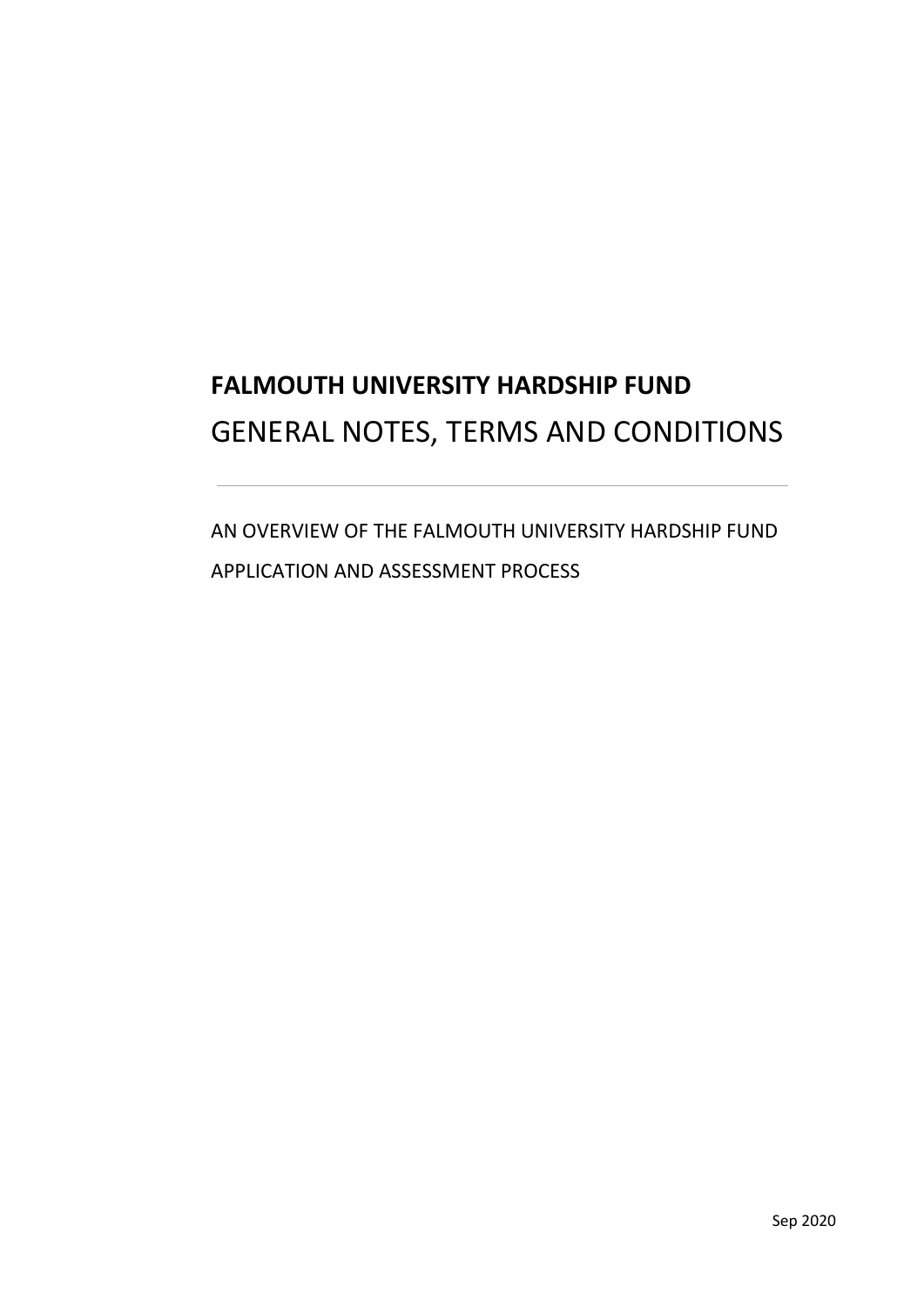THE FALMOUTH UNIVERSITY HARDSHIP FUND IS DESIGNED TO HELP STUDENTS WHO HAVE ENCOUNTERED **UNFORESEEN** FINANCIAL PROBLEMS DURING THE ACADEMIC YEAR. THE ASSESSMENT WILL CONSIDER YOUR INCOME, OUTGOINGS AND ORIGINAL FINANCIAL PLAN AT THE POINT OF ENROLMENT TO THE ACADEMIC YEAR.

 THESE NOTES ARE DESIGNED TO HELP YOU UNDERSTAND WHAT IS BEING ASKED OF YOU AND HOW YOUR APPLICATION WILL BE ASSESSED.

# **Contents**

 In addition to this information sheet; further guidance is available on each stage of the assessment process:

- Course Information
- Personal Details
- Expenditure
- Income
- Supporting Evidence
- Digital Hardship
- Appeals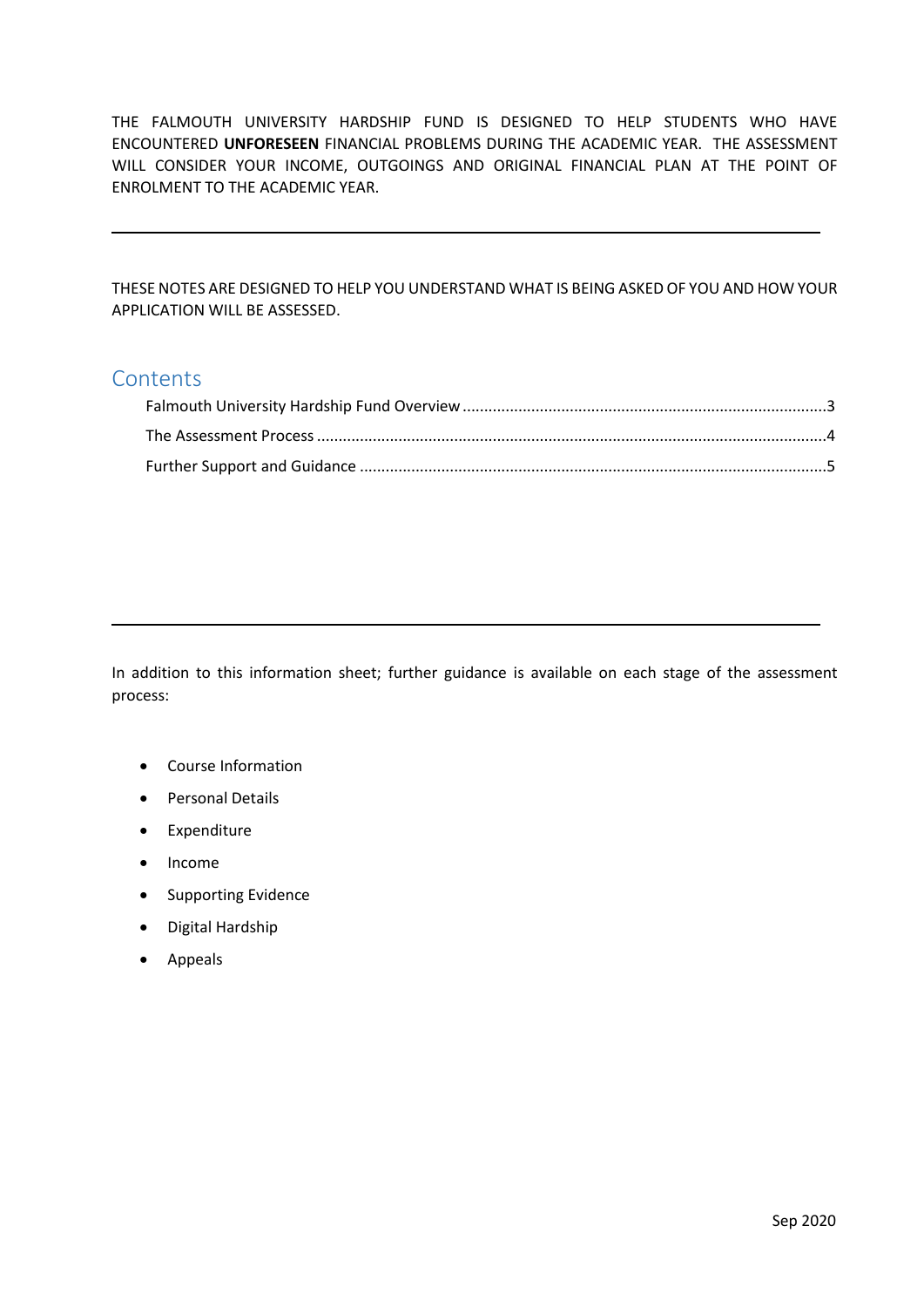# <span id="page-2-0"></span>Falmouth University Hardship Fund Overview

### What is the fund for?

 Students who face unforeseen financial problems during their course can apply to the Falmouth University Hardship Fund to help meet costs such as childcare, books/equipment, travel or general living expenses such as rent. If you qualify for a payment from the fund, it will not usually have to be repaid.

#### Who can apply?

 The fund is open to all students registered at Falmouth University during the year of application, except those studying through affiliate/partner organisations. This will include enrolled students and those intermitting from their studies. UK, International students, EU students, and students from the Channel Islands or Isle of Man can all apply to the Fund. Students from outside of the UK however will be expected to have adequate financial provision for any unexpected circumstances and as such, awards for these students are capped at £600pa.

 Students studying with affiliate/partner providers are not eligible to apply. Instead; such students will need to contact their course provider for advice. Flexible Falmouth students can complete this application form, but students need to be aware that any award will need to be approved by an appropriate manager from the Flexible Falmouth team.

It will be expected that before applying to the fund, students will have accessed all available government support; to include Tuition Fee Loan, Maintenance Loan, Masters Loan, etc, as appropriate.

#### When can students apply?

 Students can apply at any time during the academic year, assuming there are funds remaining. Every effort is made to ensure funds are available throughout the year, but the university reserves the right to close the fund prior to the end of the academic year, without notice. Final year undergraduate students need to apply at least 4 weeks before the end of their final semester.

#### How to apply

 All applications must be made through the MyFalmouth portal although until 31 July 2020 paper applications will be accepted. The process will include the need to upload supporting information; without which, your application cannot be assessed.

#### Appeals

 Once an application has been assessed; students have the right to appeal a decision. This option will be available, in My Falmouth, upon completion of the initial assessment. An appeal must be submitted within 30 days of the original application decision being made. Application decisions can only be appealed once.

#### Delays in receiving maintenance support

1<sup>st</sup> year undergraduate students who experience delays in receiving their maintenance support can apply for an interim loan from the fund, provided they have no other funds available. Applicants will be expected to repay this loan when their first instalment from Student Finance arrives. Applications for the Student Funding Team. Applications are made using a separate form (not the Hardship application) Short-term Loans can only be made by appointment with either a Student Union Adviser or a member of which you'll be provided with in your appointment.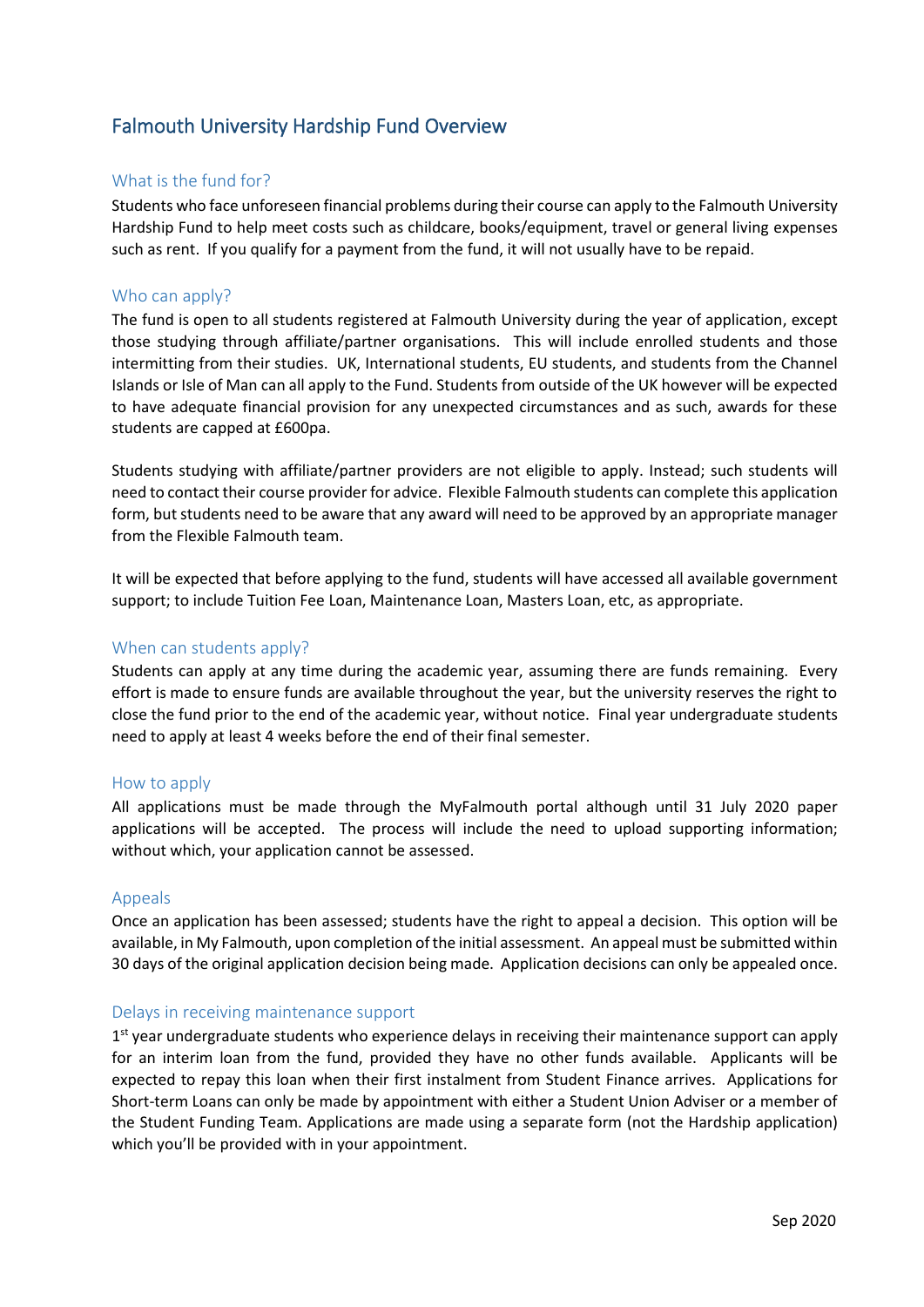# <span id="page-3-0"></span>The Assessment Process

 THE ASSESSMENT PROCESS IS QUITE COMPLEX, BUT IT IS DESIGNED TO BE AS FAIR AS POSSIBLE TO ALL STUDENTS. THE BELOW SECTION EXPLAINS VARIOUS KEY AREAS OF THE ASSESSMENT PROCESS.

#### How an award is calculated

 Standard awards from the fund are based on the shortfall between expected income and what is between income and expenditure which varies through the year and may be as low as 15%; or 0% if/when the fund is exhausted. If a student is facing a financial emergency or other special circumstances, the assessor may decide to make a 'non-standard' award based primarily on the individual circumstances considered to be 'reasonable' expenditure. Standard awards are made as a percentage of the shortfall detailed in the supporting statement.

#### Who assesses an application?

 All applications are considered by members of the Hardship Panel. Firstly, a Hardship Assessor will consider an application, before it is then reviewed and approved (or not) by a Hardship Approver. If an appeal is then made, it will be considered bey a separate Assessor.

#### The assessment period for a standard award

 when a student applies for support. As such, it would not be expected that a student will apply more than once in any academic year. However, if a student experiences a further **significant** change of The assessment will consider the applicants circumstances across the whole academic year, regardless of circumstances during the year, they may submit a second application.

#### Size of awards

 not typical of the awards made. The below figures include any award(s) for Digital Hardship. There are limits on the size of awards. Please note these indicate the **maximum** awards available and are

- UK Students: £3,500pa
- EU and International Students: £600pa
- International Students: £600pa

 It is felt that any student choosing to study overseas should only do so with a reasonable and robust contingency fund in place. Such planning should accommodate the majority of unforeseen issues which might arise, with the Hardship Fund only offering a top-up award in extreme circumstances.

#### Unsuccessful Awards

 If the assessor considers there to be no 'additional need' or no 'unforeseen' financial issue, a nil-award will be recommended. In such cases, no award will be made

#### How an award is paid

 If an award is to be made, then in most cases it will be paid directly into the applicant's bank account and the applicant will be prompted to provide their bank details, via MyFalmouth, at the appropriate point in the process. However, in some circumstances the Panel may make certain recommendations.

- • If it is felt that the applicant would benefit from additional support, then some/all of an award may be withheld pending the completion of an appointment with a specified professional (e.g. a Living Support or a Student Union adviser).
- If the applicant is in arrears with their tuition fees then some/all of an award may be paid directly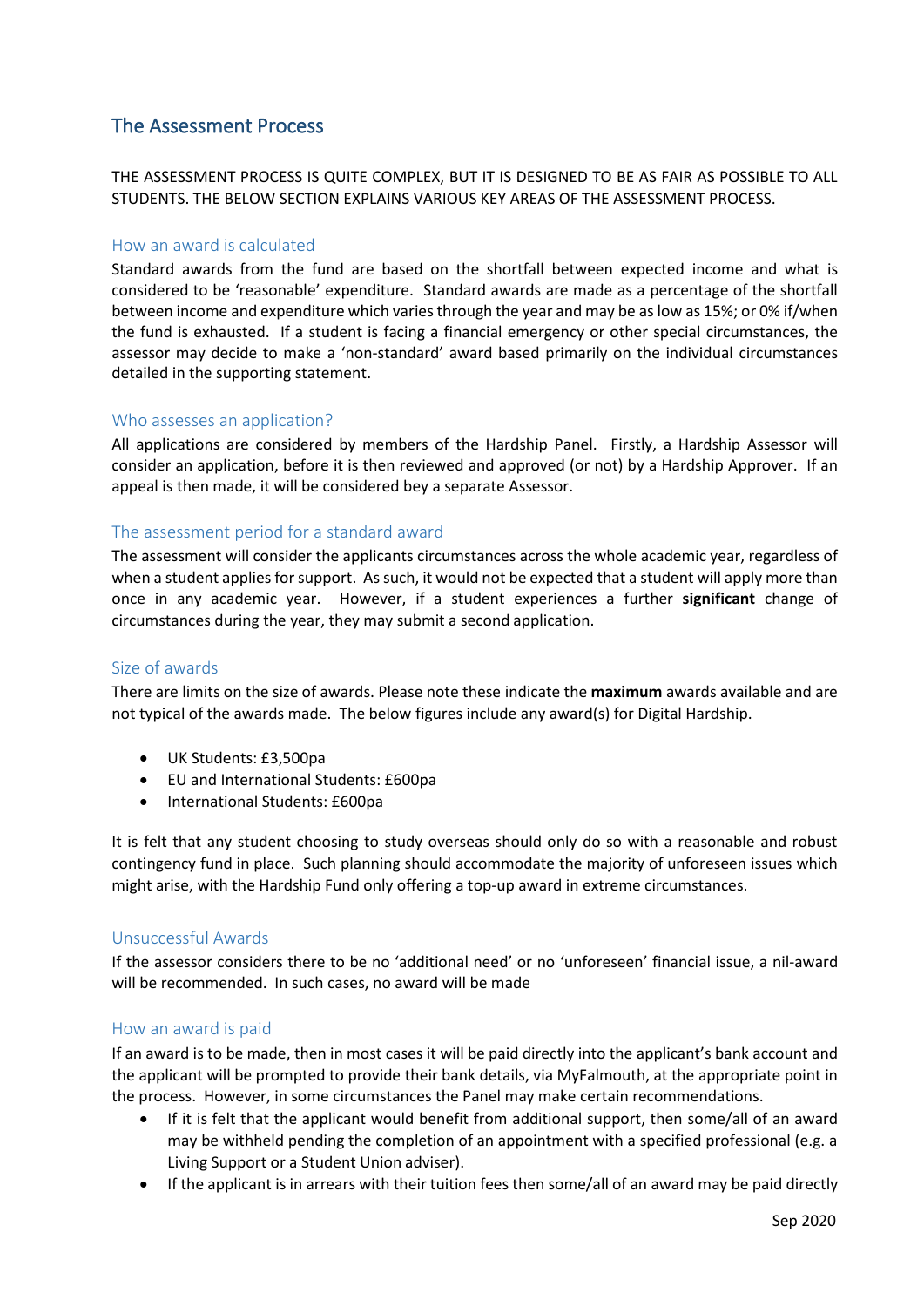to their tuition fees account.

 • If the applicant is in arrears with their rent (when in halls), then some/all of an award may be paid directly to their rent account.

 The means by which an award will be made, will be relayed to the applicant by email at the conclusion of the application assessment process.

 Payments can only be made to a UK bank account or building society account which is in the student's name.

#### Priorities for assistance

In the Panels assessments priority is given to the following groups of students:

- Students from low income families
- Students on high-cost courses
- Students with children (especially lone parents)
- Mature students (over 25)
- • Disabled students especially where the Disabled Students' Allowance (DSA) is unable to meet particular costs)
- Students who have entered higher education from care or former Foyer residents
- Students receiving the final-year loan rate who are in financial difficulty

 If you are not in one of the priority groups you can still apply, but you should provide as much evidence as possible to show why you have an exceptional need for help.

#### Communication with applicants

The assessor will relay any queries via the applicants' university email account. All supporting information from the applicant should be provided via MyFalmouth.

#### Processing time

 Applicants will receive a notification email, to their university email address, explaining the outcome of their application within 2-4 weeks of submitting a **complete** application. The University has closure periods at Christmas and Easter, which may delay assessments and payments.

 Please note that applications can only be considered once **all** required information, including evidence documents, has been submitted. Incomplete applications will remain as 'pending' until all required information has been received.

# <span id="page-4-0"></span>Further Support and Guidance

For further advice on how to apply to the Hardship Fund, please contact one of the below support teams:

| The Hardship Panel       | falhardship@falmouth.ac.uk                                |
|--------------------------|-----------------------------------------------------------|
| The Student Union        | advice@thesu.org.uk; $01326$ 255861                       |
| The Student Funding Team | studentfunding@falmouth.ac.uk; 01326 213744/255159/259257 |